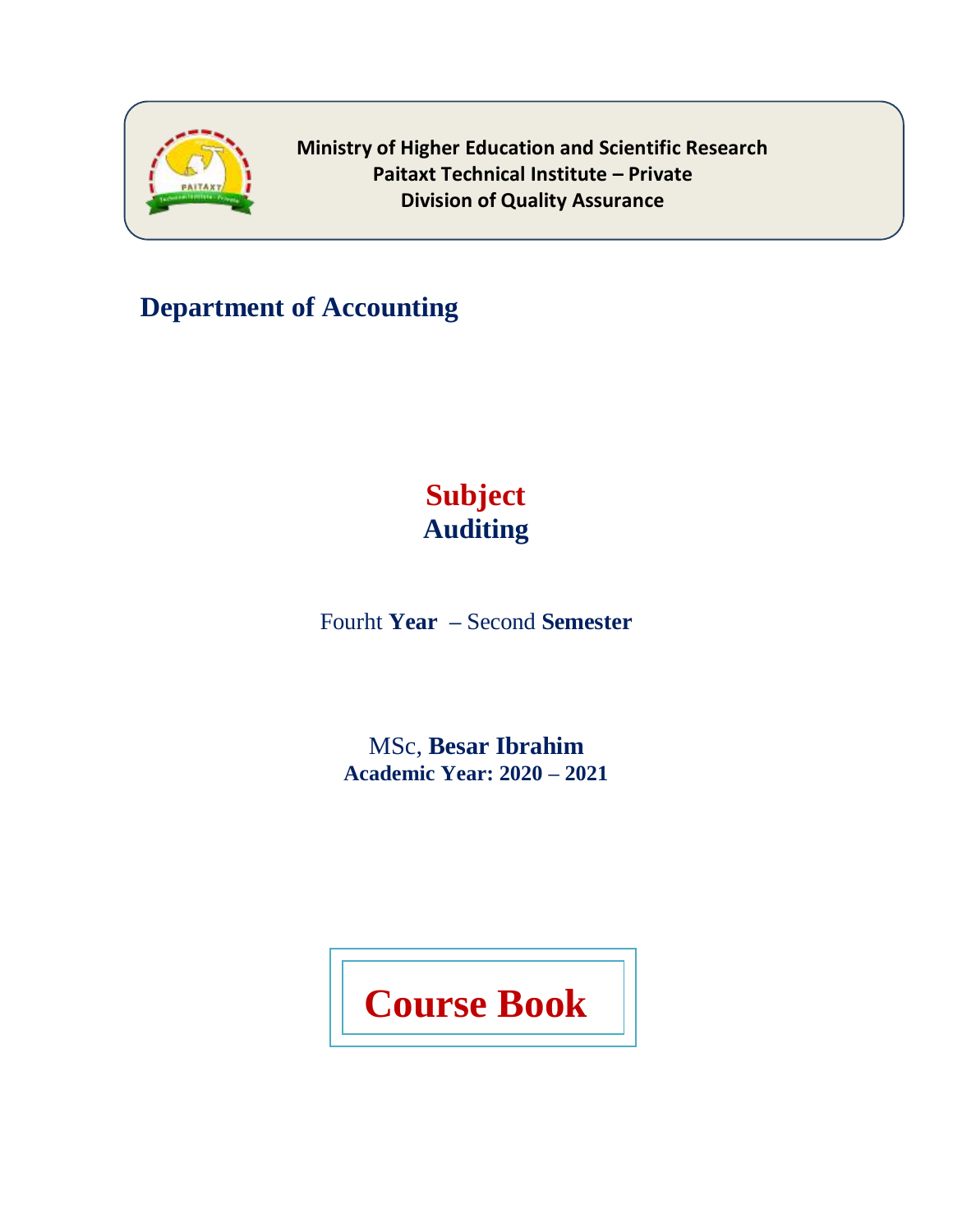

| 1. Course name              | Auditing                                                        |
|-----------------------------|-----------------------------------------------------------------|
| 2. Lecturer in Charge       | Miss Besar Ibrahim                                              |
| 3. Department/ College      | Department of Accounting                                        |
| 4. Contact                  | E-mail: Besar.jbrahim93@gmail.com<br>Mob:                       |
| 5. Time (in hours) per week | 3 Theoretical Plus Practical Assignments                        |
| 6. Office hours             |                                                                 |
|                             |                                                                 |
| <b>7. Course Code</b>       |                                                                 |
| 8. Teacher's academic       | I have completed my bachelor degree in accounting at Cihan      |
|                             |                                                                 |
| profile                     | University, and then obtained master in Accounting at Near      |
|                             | East university in Cyprus. Currently, I am the head of          |
|                             | Accounting Department at Paitaxt Technical Institute – Private. |
| 9. Keywords                 | Audit, Accounting                                               |
|                             |                                                                 |

#### **10. Course overview ( description):**

 Course will have Auditing programs and how to analysis the internal control system evaluation and depend it to build that auditing program, also the course will teach the students the Proving Evidences in the auditing and how to use Samples in auditing in the real apply for Auditing procedures till the students can write the Auditing Report.

#### **11. Course objective:**

The course will cover the Auditing skill during 15 weeks. The main objective is to help and teach students to know what is Auditing and how to Auditing the financial statements for several kinds of companies to make that companies' statements become more correct and can many authorities depend on it to take their decisions.

## ● **.**

#### **12. Student's obligation**

The attendance of students in lectures will have extra credit. He / she is required to continuously follow the lectures, submits homework and assignments. Expect quizzes any time. This is part of the assessment defined in 8.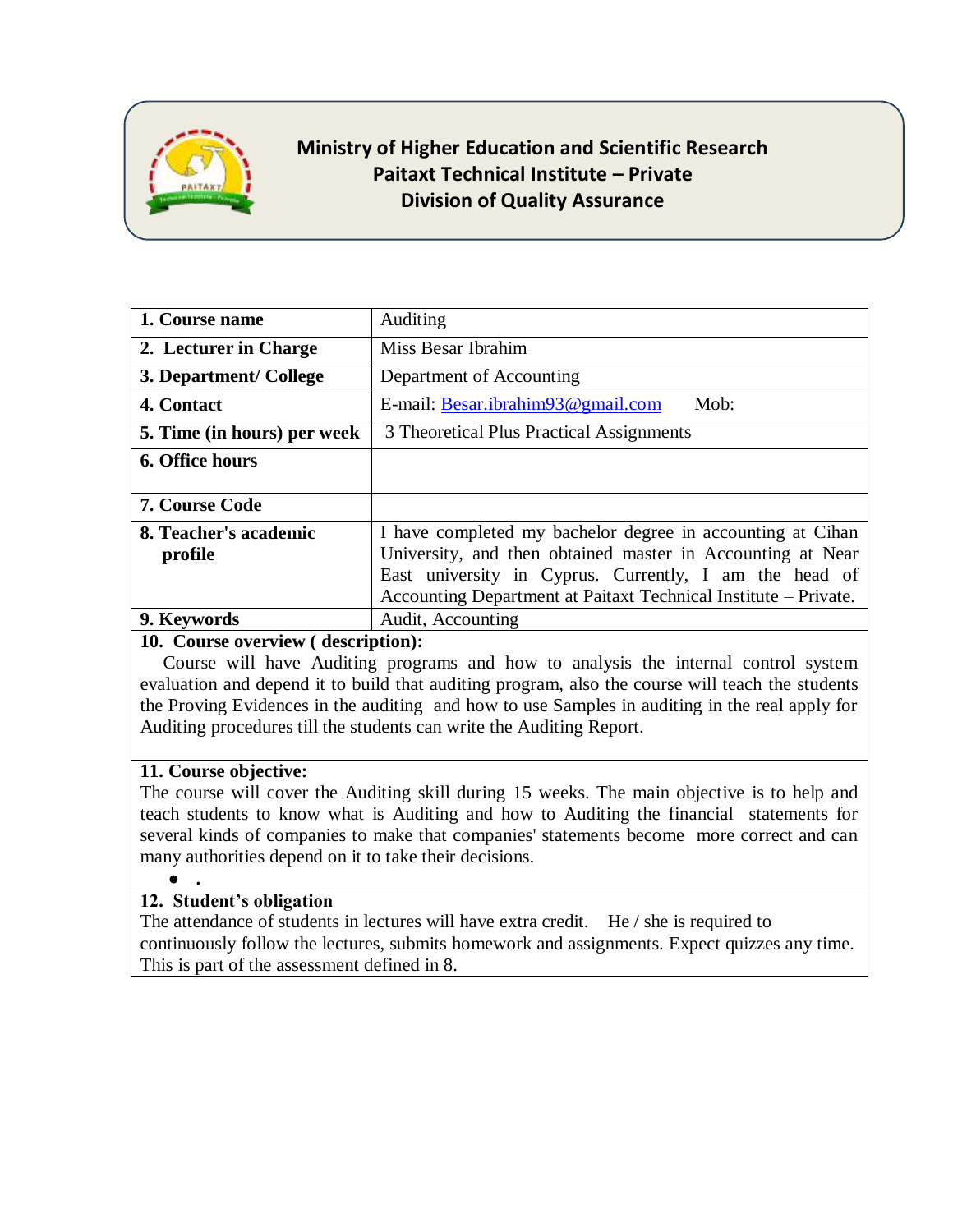

### **Methods of teaching:**

There will be classroom discussions and the lecturer will give enough time to solve, analyze and evaluate problems sets throughout the semester. Secondly: Worksheet will be designed to give students a chance for practicing on several aspects of the course in the classroom.

# **Assessment Method**

| Mid-Semester Exam               | 25 %   |
|---------------------------------|--------|
| <b>Classroom Participation-</b> | $15\%$ |
| -Quiz $\&$ Assignments          |        |
| Final Exam                      | 50 %   |

| <b>Topic</b>                                                  | <b>Source</b>          | Weak           |
|---------------------------------------------------------------|------------------------|----------------|
| <b>Introduction / Fundamental of Auditing</b>                 | Ch 1, book             |                |
| Origin of Audit                                               |                        |                |
| Difference Between Auditing and Accounting                    |                        |                |
| Scope of Audit.                                               |                        |                |
|                                                               |                        |                |
| An Overview of Auditing / Auditor and the companies Ordinance | Ch 2, book             | $\overline{2}$ |
| Audit Planning and Supervision                                |                        |                |
| Auditing in Depth                                             |                        |                |
| Qualification and disqualification of auditor                 |                        |                |
|                                                               |                        |                |
|                                                               |                        |                |
|                                                               |                        |                |
| <b>Audit Planning and Audit Control</b>                       | Ch <sub>3</sub> , book | 3              |
| factors affecting audit planning                              |                        |                |
| <b>Audit Control</b>                                          |                        |                |
| Quality Control for audit work                                |                        |                |
|                                                               |                        |                |
| The Auditor's responsibility to consider fraud and error      | $Ch 4, 5$ book         | $\overline{4}$ |
| Determination of misstatement                                 |                        |                |
| Error fraud described                                         |                        |                |
| Categories of Error and fraud                                 |                        |                |
|                                                               |                        |                |
| Consideration of Laws and regulations in an audit & Audit     | Ch6, 7, 8, 9           | $5 - 6$        |
| <b>Engagement</b>                                             |                        |                |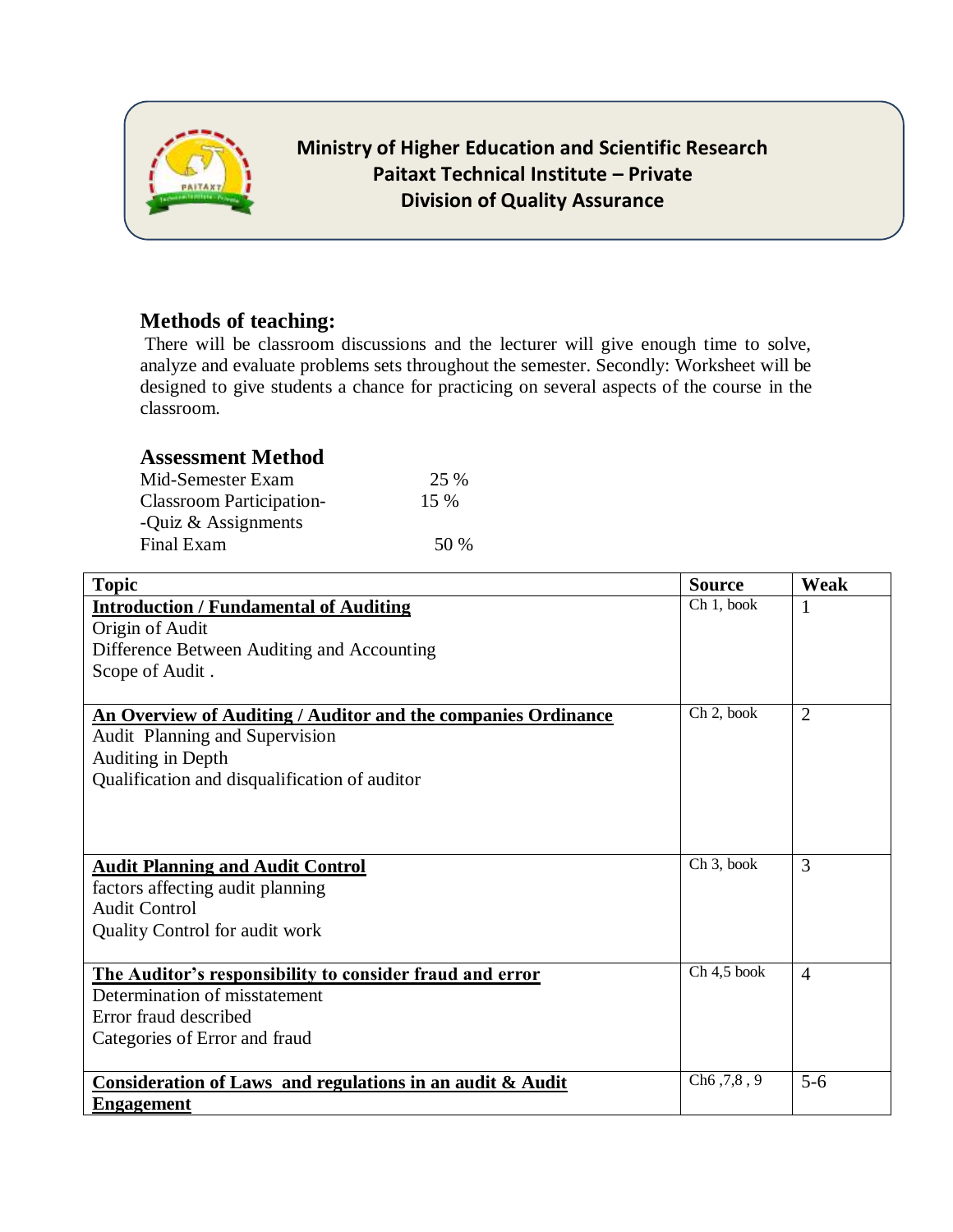

| Non-compliance of Laws and regulation                                      |                |           |
|----------------------------------------------------------------------------|----------------|-----------|
| Auditor's duty as to non compliance of laws and regulation                 |                |           |
| <b>Engagement</b> for Audit                                                |                |           |
| Audit Engagement Letter                                                    |                |           |
|                                                                            |                |           |
|                                                                            |                |           |
|                                                                            |                |           |
| <b>Audit Evidence and Audit procedures &amp; Coordinationg the work of</b> | $Ch$ 9, book   | $7 - 8$   |
| others                                                                     |                |           |
| Sufficient and appropriate audit Evidence                                  |                |           |
| Determining the need to use the work of an expert                          |                |           |
| Relying upon the work of an internal auditor                               |                |           |
|                                                                            |                |           |
| Mid Term                                                                   |                |           |
|                                                                            |                |           |
|                                                                            |                |           |
|                                                                            | $Ch$ 10,11, 12 |           |
| <b>Documentation &amp; Audit Report</b>                                    |                | $9-10$    |
| <b>Importance of Audit Document</b>                                        |                |           |
|                                                                            |                |           |
|                                                                            |                |           |
| <b>Internal Control</b>                                                    | Ch 13, book    | 11        |
| Internal Check for various transaction                                     |                |           |
| <b>Internal Audit</b>                                                      |                |           |
| Evaluations of internal Control System                                     |                |           |
|                                                                            |                |           |
|                                                                            |                |           |
| The Audit of co-operative banks and institutions                           | Ch 14, book    | $12 - 13$ |
| Audit of partnership account                                               |                |           |
| Audit of Government accounts                                               |                |           |
| Audit of Banking companies                                                 |                |           |
|                                                                            |                |           |
| <b>Revision &amp; Final Term</b>                                           |                | $14 - 15$ |

#### **Recommended Book & stuff:**

Practical Auditing by B.N TanDon S.SudharSanam, ( S.Chand Publication) plus case studies.